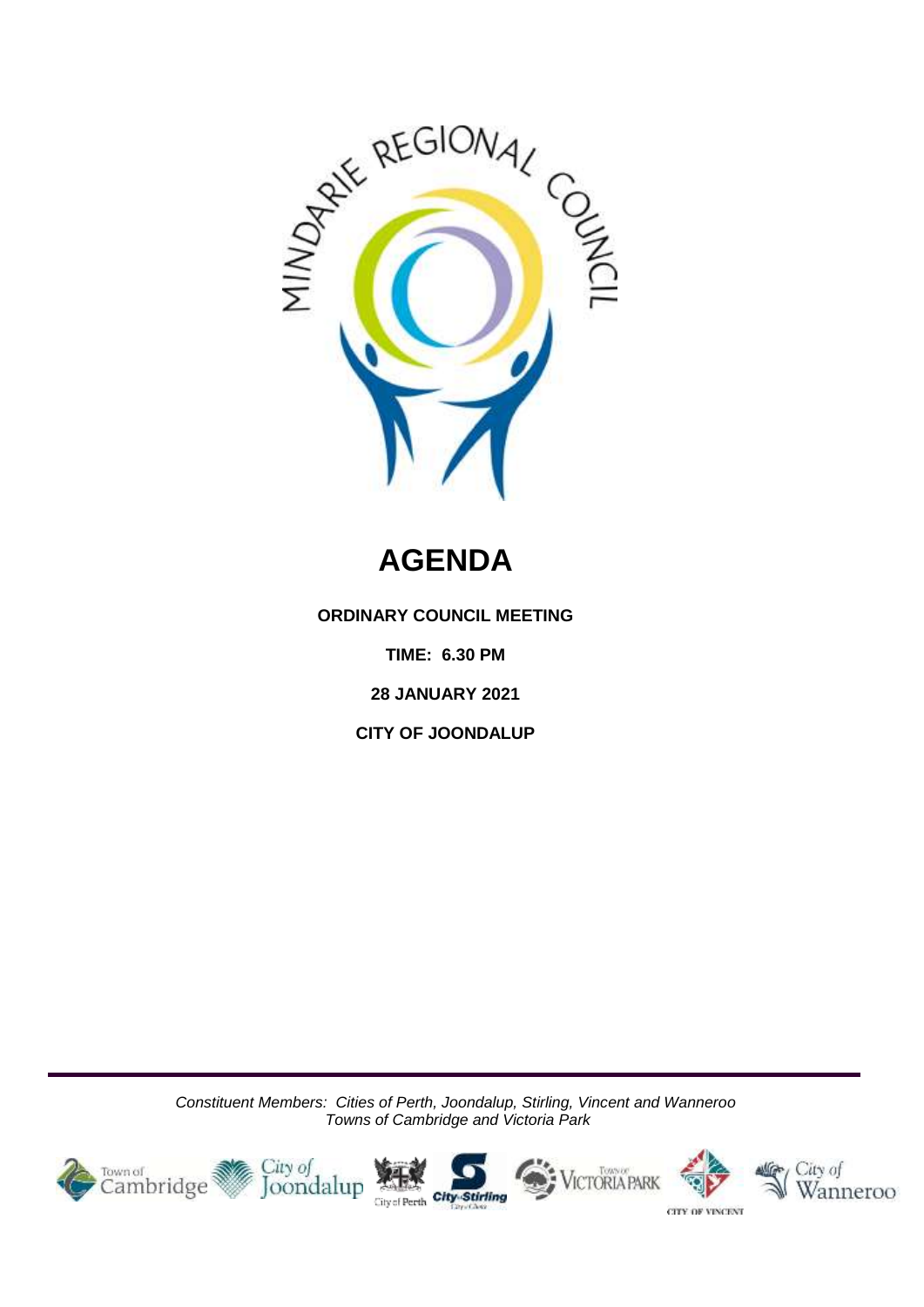#### **MINDARIE REGIONAL COUNCIL NOTICE OF MEETING**

#### **15 JANUARY 2021**

**Councillors of the Mindarie Regional Council are advised that an Ordinary Meeting of the Council will be held at the City of Joondalup at 6.30 pm on 28 January 2021.**

**The agenda pertaining to the meeting follows.**

**Your attendance is respectfully requested.**

GÜNTHER HOPPE CHIEF EXECUTIVE OFFICER

MINDARIE REGIONAL COUNCIL - MEMBERSHIP

**Cr D Boothman, JP (David) - Chair City of Stirling Cr K Vernon (Karen) - Deputy Chair Town of Victoria Park Cr R Fishwick, JP (Russ) City of Joondalup Cr A Jacob, JP (Albert) Cr R Gordon (Rebecca) City of Perth Cr J Ferrante (Joe) City of Stirling Cr K Sargent (Keith) City of Stirling Cr S Proud, JP (Stephanie) City of Stirling Cr E Cole (Emma) City of Vincent Cr D Newton, JP (Dot) City of Wanneroo Cr F Cvitan, JP (Frank) City of Wanneroo Cr K Shannon (Keri) Town of Cambridge**

**NB: Although some Councils have nominated alternate members, it is a requirement that a Council carries a specific resolution for each occasion that the alternate member is to act.**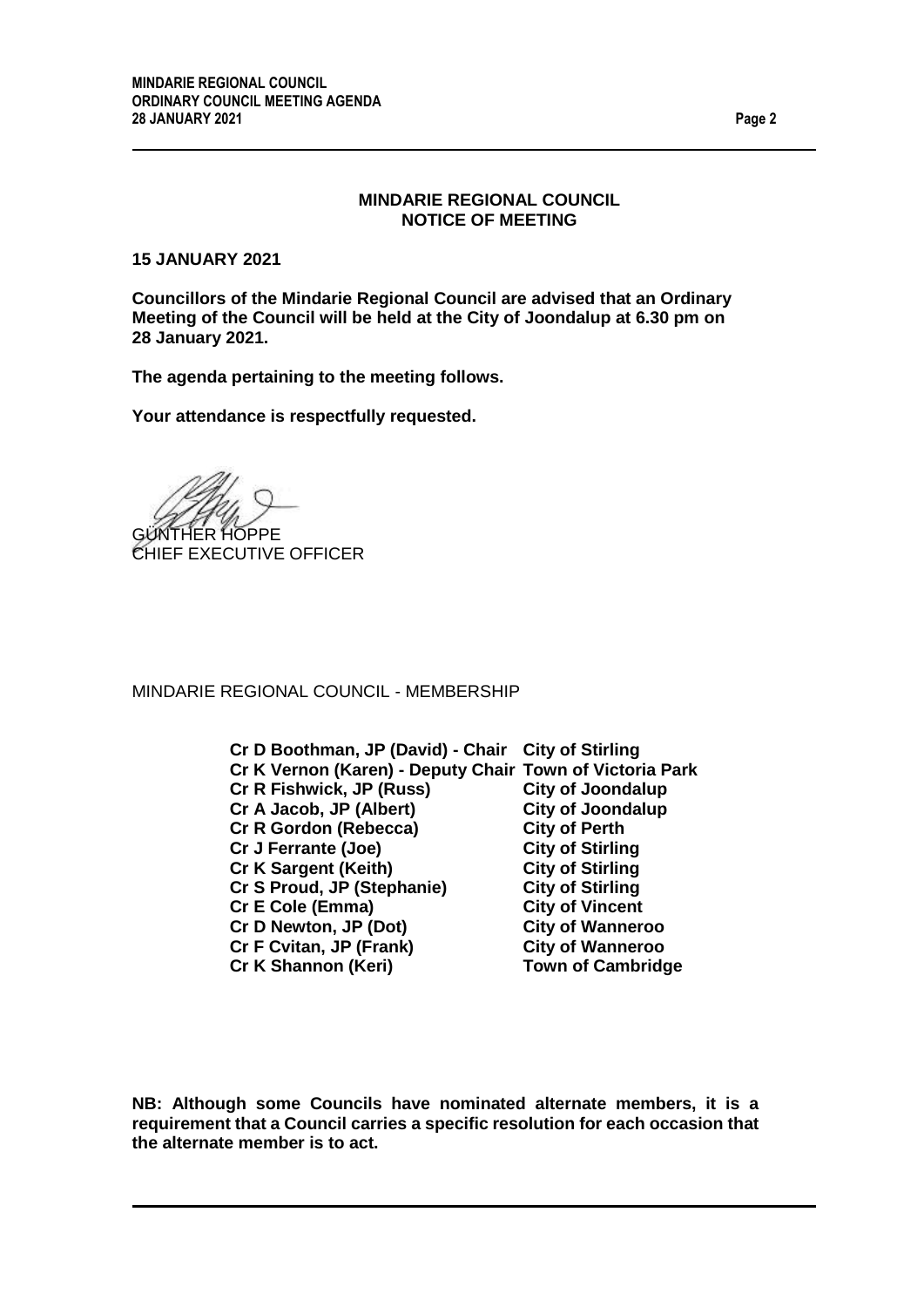## **CONTENTS**

| 1              | DECLARATION OF OPENING / ANNOUNCEMENT OF VISITORS 4 |                                                             |  |  |  |
|----------------|-----------------------------------------------------|-------------------------------------------------------------|--|--|--|
| 2              |                                                     |                                                             |  |  |  |
| 3              |                                                     |                                                             |  |  |  |
| 4              |                                                     |                                                             |  |  |  |
| 5              |                                                     |                                                             |  |  |  |
| 6              |                                                     |                                                             |  |  |  |
| $\overline{7}$ |                                                     |                                                             |  |  |  |
| 8              |                                                     |                                                             |  |  |  |
|                | 8.1                                                 |                                                             |  |  |  |
|                |                                                     |                                                             |  |  |  |
|                | 9.1                                                 | FINANCIAL STATEMENTS FOR THE MONTH ENDED 6                  |  |  |  |
|                |                                                     |                                                             |  |  |  |
|                | 9.2                                                 | LIST OF PAYMENTS MADE FOR THE MONTH ENDED  8                |  |  |  |
|                |                                                     |                                                             |  |  |  |
|                | 9.3                                                 |                                                             |  |  |  |
|                | 9.4                                                 |                                                             |  |  |  |
| 10             |                                                     |                                                             |  |  |  |
| 11             |                                                     | MOTIONS OF WHICH PREVIOUS NOTICE HAS BEEN GIVEN 17          |  |  |  |
| 12             |                                                     |                                                             |  |  |  |
| 13             |                                                     | QUESTIONS BY MEMBERS OF WHICH DUE NOTICE HAS BEEN GIVEN 17  |  |  |  |
| 14             |                                                     | MATTERS FOR WHICH THE MEETING MAY BE CLOSED TO THE PUBLIC18 |  |  |  |
|                |                                                     |                                                             |  |  |  |
| 15             |                                                     |                                                             |  |  |  |
| 16             |                                                     |                                                             |  |  |  |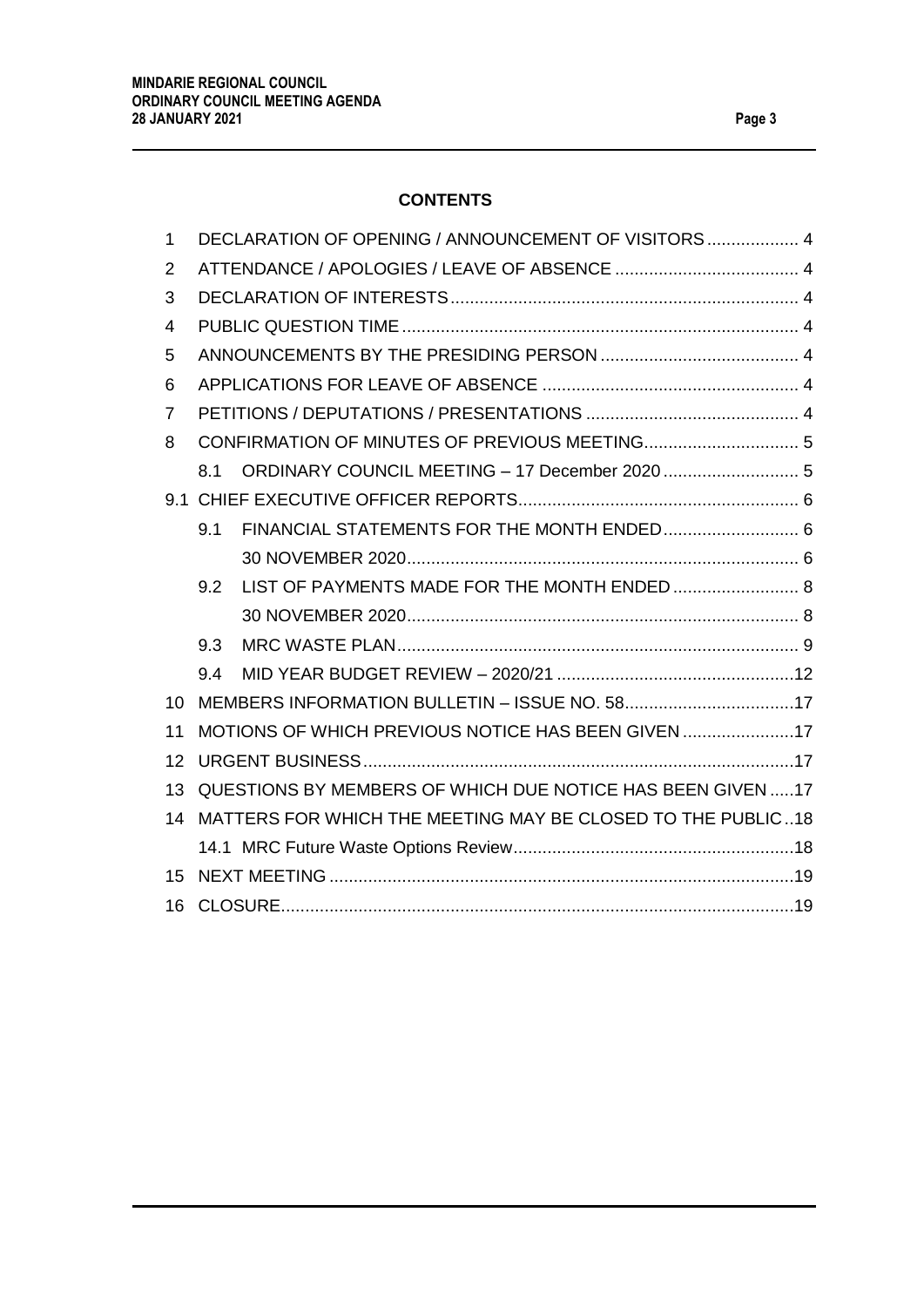## <span id="page-3-0"></span>**1 DECLARATION OF OPENING / ANNOUNCEMENT OF VISITORS**

#### <span id="page-3-1"></span>**2 ATTENDANCE / APOLOGIES / LEAVE OF ABSENCE**

#### <span id="page-3-2"></span>**3 DECLARATION OF INTERESTS**

Declaration of Financial/Conflict of Interest to be recorded prior to dealing with each item.

#### *Disclosure of Financial and Proximity Interests*

- *(a) Members must disclose the nature of their interest in matters to be discussed at the meeting. (Section 5.65 of the Local Government Act 1995).*
- *(b) Employees must disclose the nature of their interest in reports or advice when giving the report or advice to the meeting. (Sections 5.70 and 5.71 of the Local Government Act 1995).*

#### *Disclosure of Interest Affecting Impartiality*

*(a) Members and staff must disclose their interest in matters to be discussed at the meeting in respect of which the member or employee has given or will give advice.*

#### <span id="page-3-3"></span>**4 PUBLIC QUESTION TIME**

#### <span id="page-3-4"></span>**5 ANNOUNCEMENTS BY THE PRESIDING PERSON**

#### <span id="page-3-5"></span>**6 APPLICATIONS FOR LEAVE OF ABSENCE**

#### <span id="page-3-6"></span>**7 PETITIONS / DEPUTATIONS / PRESENTATIONS**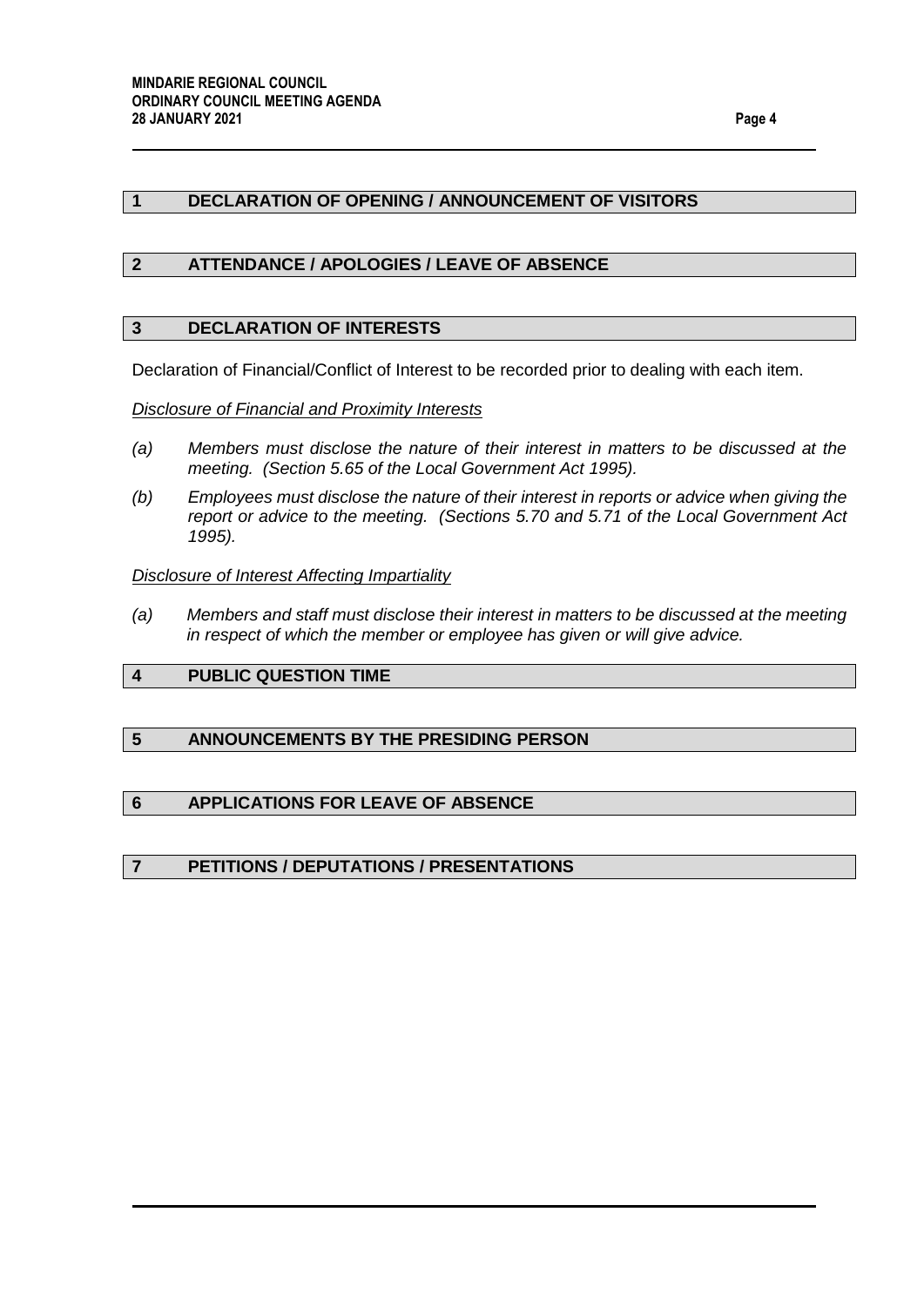#### <span id="page-4-0"></span>**8 CONFIRMATION OF MINUTES OF PREVIOUS MEETING**

#### <span id="page-4-1"></span>**8.1 ORDINARY COUNCIL MEETING – 17 December 2020**

The Minutes of the Ordinary Council Meeting held on 17 December 2020 have been printed and circulated to members of the Council.

#### **RESPONSIBLE OFFICER RECOMMENDATION**

**That the Minutes of the Ordinary Council Meeting of Council held on 17 December 2020 be confirmed as a true record of the proceedings.**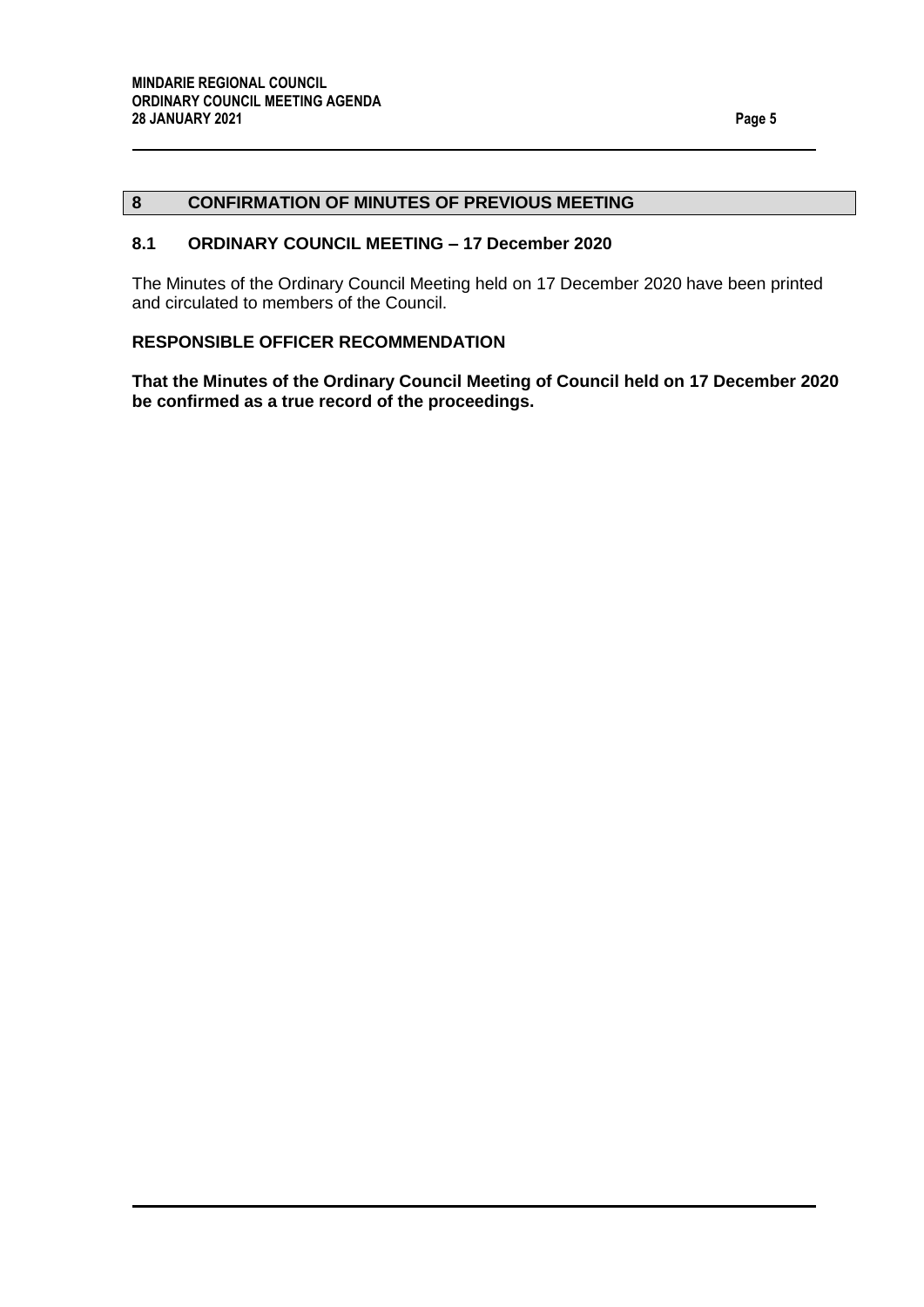#### <span id="page-5-0"></span>**9.1 CHIEF EXECUTIVE OFFICER REPORTS**

<span id="page-5-2"></span><span id="page-5-1"></span>

| 9.1                         | <b>FINANCIAL STATEMENTS FOR THE MONTH ENDED</b><br><b>30 NOVEMBER 2020</b> |  |
|-----------------------------|----------------------------------------------------------------------------|--|
| <b>File No:</b>             | <b>FIN/5-09</b>                                                            |  |
| Appendix(s):                | <b>Appendix No. 1</b><br><b>Appendix No. 2</b>                             |  |
| Date:                       | 22 December 2020                                                           |  |
| <b>Responsible Officer:</b> | <b>DIRECTOR CORPORATE SERVICES</b>                                         |  |

#### **SUMMARY**

The purpose of this report is to provide financial reporting in line with statutory requirements which provides useful information to stakeholders of the Council.

#### **BACKGROUND**

Reporting requirements are defined by Financial Management Regulations 34 of the Local Government (Financial Management) Regulations 1996.

The financial statements presented for each month consist of:

- Operating Statement by Nature Combined
- Operating Statement by Nature RRF Only
- Operating Statement by Function
- Statement of Financial Activity
- Statement of Reserves
- Statement of Financial Position
- Statement of Investing Activities
- Information on Borrowings
- Tonnage Report

#### DETAIL

The Financial Statements for the month ended 30 November 2020 is attached at **Appendix No. 1** to this Item. The Tonnage Report for the 5 months to 30 November 2020 is attached at **Appendix No. 2.**

The financial statements are pending external auditor approval of the 2019/2020 final accounts.

The complete suite of Financial Statements which includes the Operating Statements, Statement of Financial Position, Statement of Financial Activity and other related information are reported on a monthly basis.

The estimates for Provisions for Amortisation of Cell Development, Capping and Post Closure expenditure are based on the estimated rates per tonne calculated with reference to estimated excavation cost of various stages of the landfill and the life of the landfill. An adjustment is made (if necessary) at the end of the year based on actual tonnages on a survey carried out to assess the "air space" remaining and other relevant information.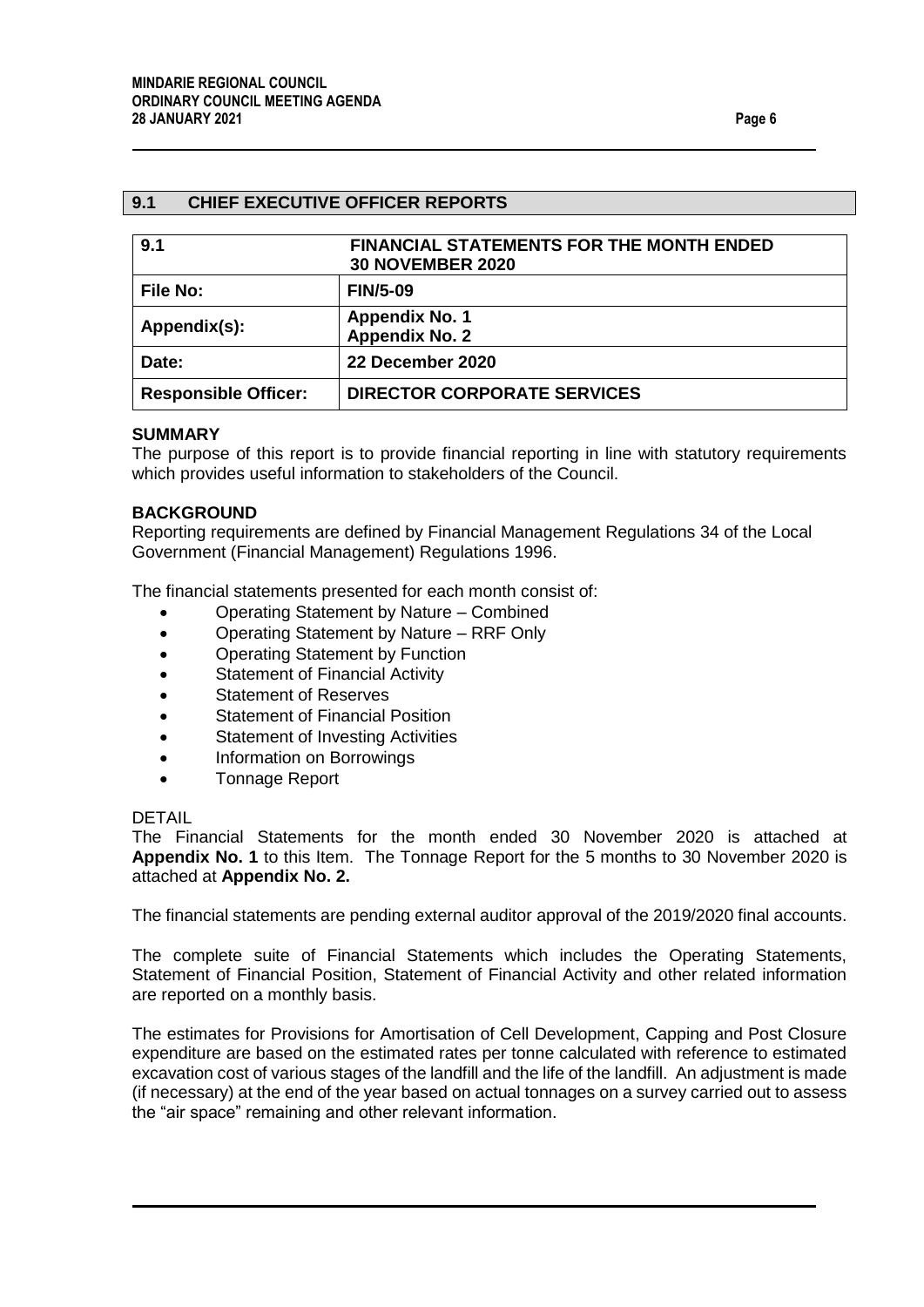|                          | <b>Actual</b> | <b>Budget</b> | <b>Variance</b> |
|--------------------------|---------------|---------------|-----------------|
|                          |               | t             |                 |
| Tonnes – Members         | 101,738       | 101,711       | 27              |
| Tonnes – Others          | 6,224         | 5,491         | 733             |
| <b>TOTAL TONNES</b>      | 107,962       | 107,202       | 760             |
|                          | \$            | \$            | \$              |
| Revenue – Members        | 22,867,302    | 20,850,722    | 16,580          |
| Revenue - Other          | 1,949,562     | 1,676,299     | 273,263         |
| <b>TOTAL REVENUE</b>     | 22,816,864    | 22,527,021    | 289,843         |
| <b>Expenses</b>          | 24,542,393    | 23,502,273    | (1,040,120)     |
| Profit on sale of assets |               |               |                 |
| Loss on sale of assets   |               |               |                 |
| Impairment of assets     |               |               |                 |
| <b>NET DEFICIT</b>       | (1,725,528)   | (972,252)     | (750, 277)      |

#### Summary of results for the year to date period ended 30 November 2020

#### **Commentary**

Overall tonnages for the financial period ended 30 November 2020 were 760 tonnes more than budgeted, member councils bringing in more processable waste and less non processable waste than anticipated.

The net deficit result variance against budget of \$750,277 is mainly attributable to RRF expenditures, including catch up payments relating to insurance increases and fixed operating costs, abated by unbudgeted income received and other operational cost savings.

#### RRF

The Resource Recovery Facility residue tonnes are below phased budget by 453 tonnes delivering 23,846 tonnes in total to Tamala Park year to date.

#### Trade & Casuals

The Casual and Trade tonnages are 733 tonnes higher than forecast for the financial year to date.

#### **VOTING REQUIREMENT**

Simple Majority

#### **RESPONSIBLE OFFICER RECOMMENDATION**

**That Council:**

**Receive the Financial Statements set out in Appendix No. 1 for the month ended 30 November 2020.**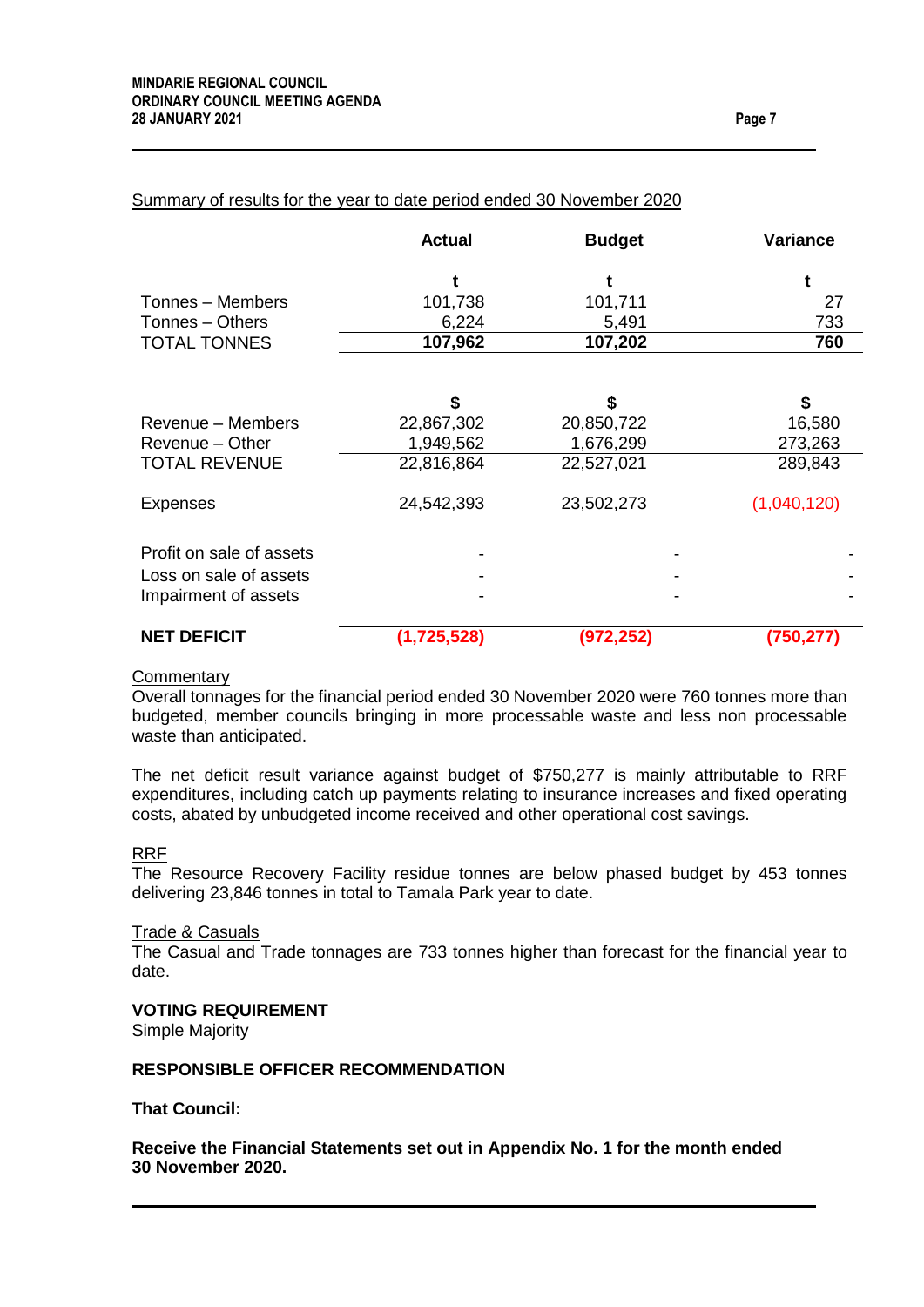<span id="page-7-1"></span><span id="page-7-0"></span>

| 9.2                         | LIST OF PAYMENTS MADE FOR THE MONTH ENDED<br><b>30 NOVEMBER 2020</b> |
|-----------------------------|----------------------------------------------------------------------|
| <b>File No:</b>             | <b>FIN/5-09</b>                                                      |
| Appendix(s):                | <b>Appendix No. 3</b>                                                |
| Date:                       | 22 December 2020                                                     |
| <b>Responsible Officer:</b> | <b>Director Corporate Services</b>                                   |

#### **SUMMARY**

The purpose of this report is to provide details of payments made during the periods identified. This is in line with the requirement under the delegated authority to the Chief Executive Officer (CEO), that a list of payments made from the Municipal Fund since the last Ordinary Council meeting be presented to Council.

#### **COMMENT**

The lists of payments for the month ended 30 November 2020 is at **Appendix 3** to this Item and is presented to Council for noting. Payments have been made in accordance with the delegated authority to the CEO which allows payments to be made between meetings. At the Ordinary Council Meeting held on 24 September 2020, the Council delegated to the CEO the exercise of its power to make payments from the Municipal Fund. In order to satisfy the requirements of Clause 13(2) of the Local Government (Financial Management) Regulations, a list of payments made must be submitted to the next Council meeting following such payments.

It should be noted that generally all payments are GST inclusive and the Mindarie Regional Council is able to claim this tax as an input credit when GST remittances are made each month to the Australian Tax Office.

| <b>Months Ended</b> | <b>Account</b>           | <b>Vouchers</b>         | Amount         |
|---------------------|--------------------------|-------------------------|----------------|
|                     |                          | Cheques                 | \$1,891.75     |
| 30 November 2020    | <b>General Municipal</b> | EFT.                    | \$3,649,932.55 |
|                     |                          | DP                      | \$163,713.69   |
|                     |                          | Inter account transfers | \$0.00         |
|                     |                          | <b>Total</b>            | \$3,815,537.99 |
|                     |                          |                         |                |

## **VOTING REQUIREMENT**

Simple Majority

#### **RESPONSIBLE OFFICER RECOMMENDATION**

**That Council:**

**Note the list of payments made under delegated authority to the Chief Executive Officer, for the month ended 30 November 2020.**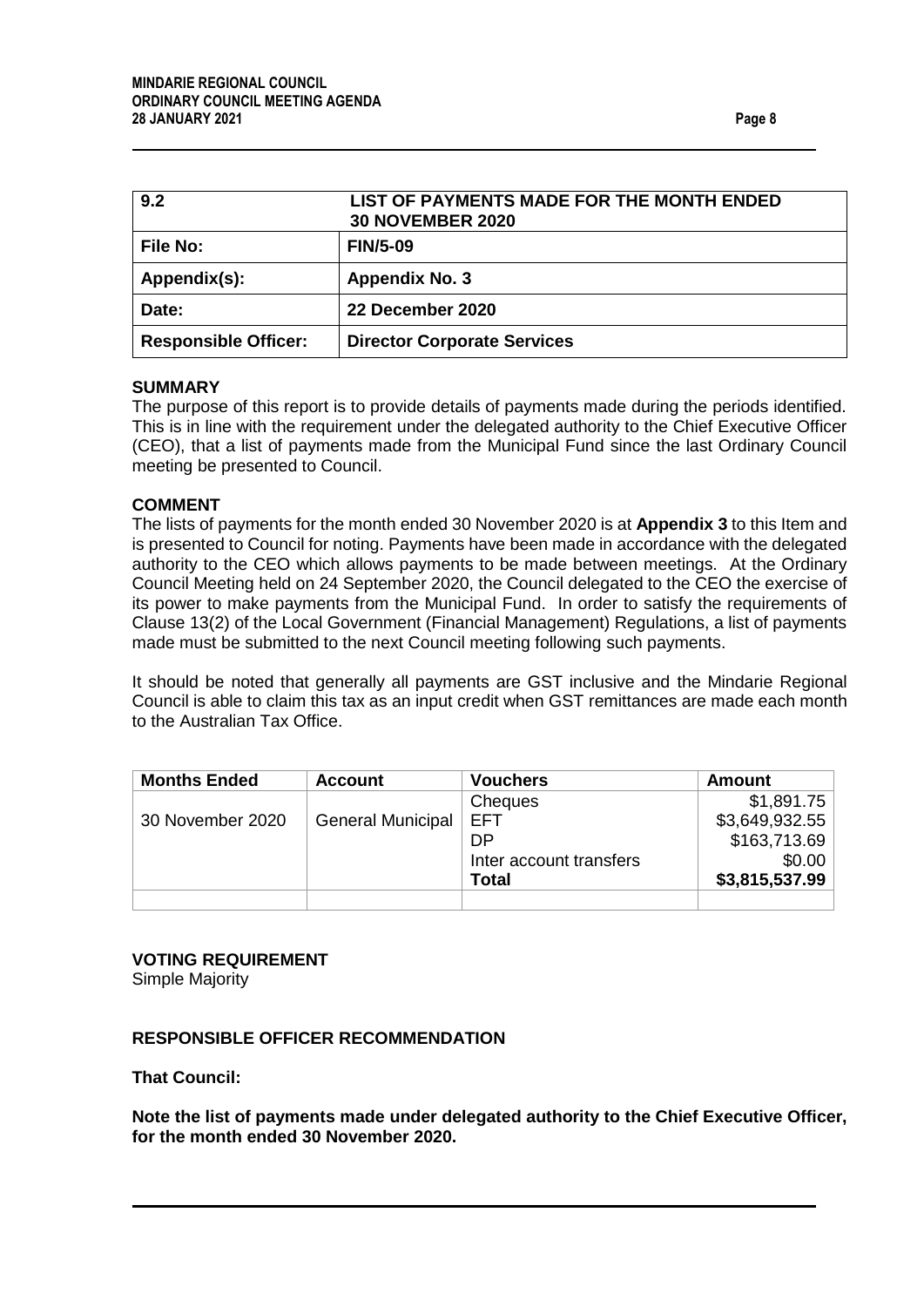<span id="page-8-0"></span>

| 9.3                         | <b>MRC WASTE PLAN</b>          |
|-----------------------------|--------------------------------|
| <b>File No:</b>             | GF-20-0000729                  |
| <b>Appendix 4:</b>          | <b>MRC Final Waste Plan</b>    |
| Date:                       | 8 January 2021                 |
| <b>Responsible Officer:</b> | <b>Chief Executive Officer</b> |

#### **SUMMARY**

The report seeks Council's endorsement and adoption of the Mindarie Regional Council's (MRC) Waste Plan.

#### **BACKGROUND**

In November 2019, the MRC received notice from the Director General of the Department of Water and Environmental Regulation (DWER) that the MRC is required to prepare a waste plan under section 40(4) of the Waste Avoidance and Resource Recovery Act 2007 (WARR Act).

#### **DETAIL**

Under section 40(4) of the WARR Act, the Chief Executive Officer (CEO) of the department. principally assisting the Minister of Environment in the administration of the WARR Act, may by written notice require a local government to include within its plan for the future a waste plan outlining how, in order to protect human health and the environment, waste services provided by the local government will be managed to achieve consistency with the Western Australian Waste Avoidance and Resource Recovery Strategy 2030 (Waste Strategy).

#### *Waste Strategy and waste plans*

In line with this, the Waste Strategy includes a headline strategy to "*Implement local government waste plans, which align local government waste planning processes with the Waste Strategy*".

Waste plans are to provide a link between the targets and objectives of the Waste Strategy and local government's waste management activities.

The purpose of the waste plans is to:

- Align local government waste management activities with the Waste Strategy;
- Map current performance and establish a benchmark to achieve Waste Strategy targets
- Monitor progress on local government achievements of the Waste Strategy targets; and
- Design programs and activities which will support the implementation of waste plans.

All local governments and regional local governments (commonly referred to as regional councils) located in the Perth metropolitan region and Peel region, and major regional centres that provide waste services, are required to develop waste plans for the 2020/21 financial year, and perform their functions in respect of waste management in accordance with their plans.

The MRC was provided with a Waste Plan Template and guidance documentation which detailed service and performance provisions as well as an implementation plan.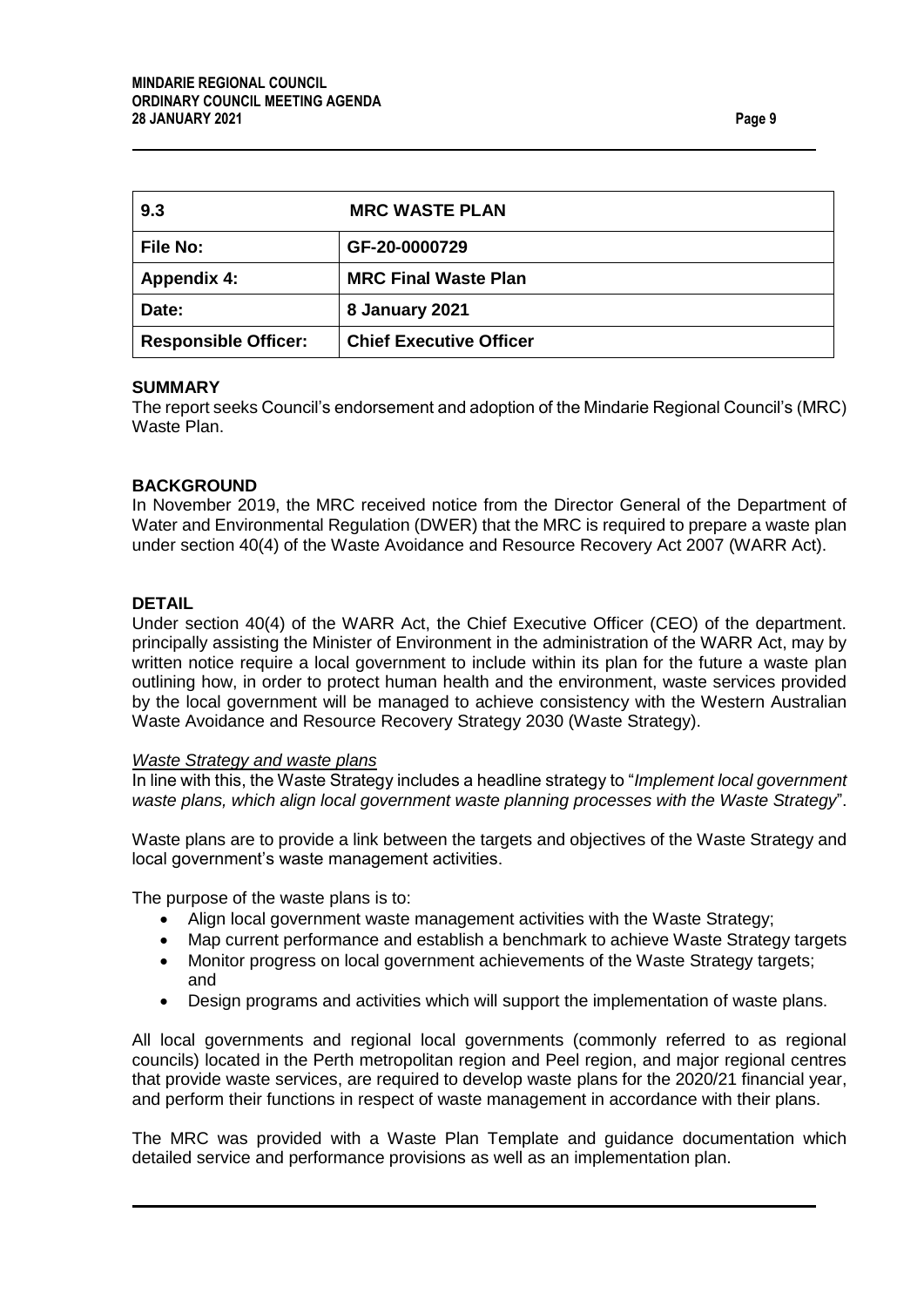The MRC was provided an option to submit a draft Waste Plan to the DWER for feedback prior to final submission for adoption and endorsement by the MRC's Council for inclusion in future planning. The draft Waste Plan was submitted on 29 April 2020. Feedback from DWER was received on 28 May 2020 and incorporated into the MRC's draft Waste Plan.

In August 2020, the MRC undertook several structural changes resulting in education services and operation of the recycling / drop off area and reuse shop no longer be provided by the MRC directly. This has had an impact on the Waste Plan resulting in a number of significant changes. Further changes are also anticipated from the outcomes of the MRC's review of its Strategic Community Plan and related plans, currently underway.

The DWER have advised that the final Waste Plan, endorsed and adopted by Council, must be submitted to the CEO of the DWER by 31 March 2021. The review of the Strategic Community Plan and related planes is a significant undertaking and is only expected to be completed by 30 June 2021, which is after the final waste plan submission deadline.

To ensure the DWER reporting deadline requirements are met, the MRC has updated the final Waste Plan to reflect the MRC's current operational status, with commentary noting that the waste plan is subject to change, pending the outcomes of the MRC's review of its Strategic Community Plan and related plans.

It should be noted that the first annual reports on the implementation for the waste plans for the 2021/22 financial year are due on 1 October 2022.

#### **CONSULTATION**

The plan was developed in consultation with MRC and DWER officers through various workshops and a draft submission / feedback process.

#### **STATUTORY ENVIRONMENT**

The MRC is required to prepare a waste plan under section 40(4) of the WARR Act.

## **POLICY IMPLICATIONS**

Nil

#### **FINANCIAL IMPLICATIONS**

Section 6.2(2) of the Local Government Act 1995 requires local governments to have regard to their plans for the future (which include waste plans made under section 40 of the WARR Act) in preparation of their annual budget.

**VOTING REQUIREMENT** Simple majority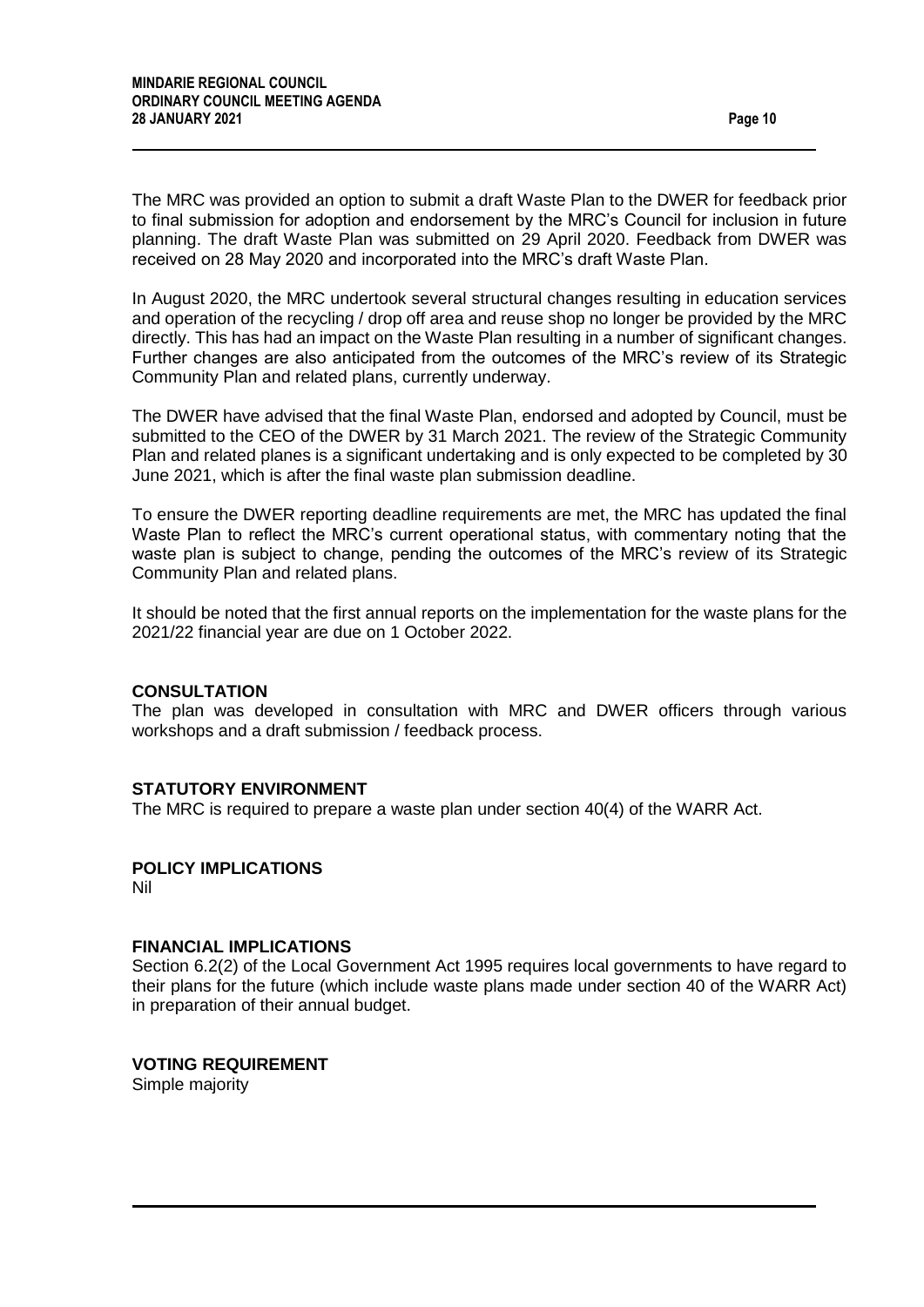## **RESPONSIBLE OFFICER RECOMMENDATION**

**That the Council:**

**1. Endorses and adopts the MRC's Waste Plan and authorises the CEO to submit the Waste Plan to the DWER for assessment.**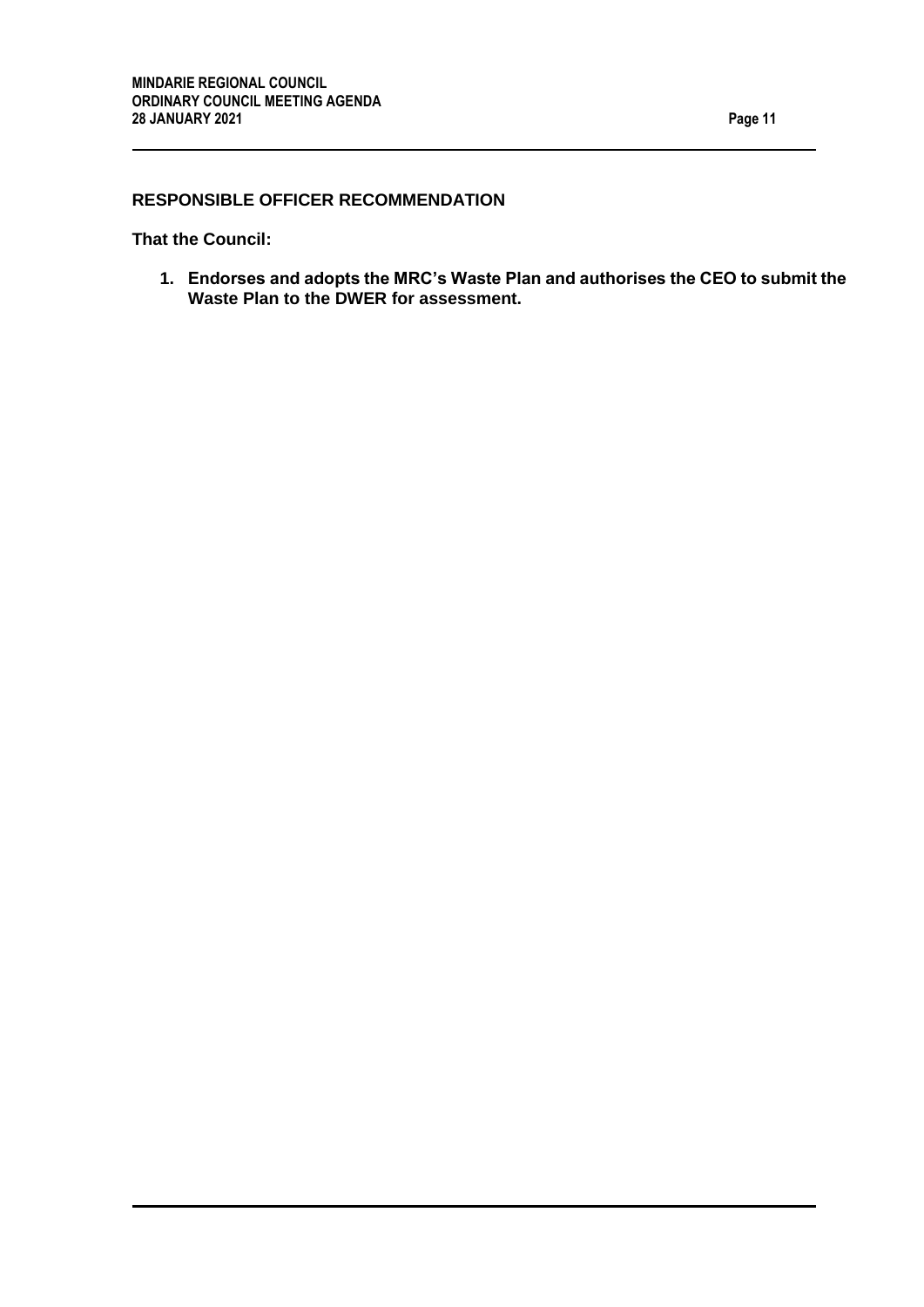<span id="page-11-0"></span>

| 9.4                         | MID YEAR BUDGET REVIEW - 2020/21   |
|-----------------------------|------------------------------------|
| <b>File No:</b>             | GF-20-00001311                     |
| Appendix(s):                | <b>Appendix 5</b>                  |
| Date:                       | <b>13 January 2021</b>             |
| <b>Responsible Officer:</b> | <b>Director Corporate Services</b> |

#### **SUMMARY**

The purpose of this report is to describe the financial position and performance of the organisation in relation to the Adopted Budget and recommend changes that will reflect the anticipated outcomes for the remainder of the 2020/21 financial year. This will provide stakeholders with a view of the likely results of the Mindarie Regional Council's (MRC) operations at the conclusion of the financial year.

It is anticipated that the MRC will move from a forecast deficit of \$4.18 million to a forecast deficit of \$4.89 million, an increase in deficit \$0.7m *(Refer Appendix 5).* This change is primarily as a result of increasing costs associated with the Resource Recovery Facility (RRF) and environmental site monitoring expenditures at Tamala Park.

It is anticipated that there will be a marginal increase in tonnes received by the MRC of 153 tonnes.

There will be no changes made to Members' and Non-members' gate fees in light of the COVID-19 pandemic, the gate fee will remain the same until July 2021.

#### **BACKGROUND**

Council at its ordinary council meeting held on 2 July 2020, resolved that council:

- *(i) adopt the Budget for the Mindarie Regional Council for 2020/21 financial year*
- *(ii) endorse the on-going strategy of deferred payment of operational surpluses, as approved by Council at its August 2005 meeting, for the 2005/06 financial year and future years to meet its on-going capital requirements*
- *(iii) Approve the Capital Budget Program of \$2,106,154 as follows:*

*New capital expenditures*

| \$        |
|-----------|
|           |
| 10,000    |
| 86,000    |
| 1,330,000 |
| 610,154   |
| 2,036,154 |
|           |
| 70,000    |
| 2,106,154 |
|           |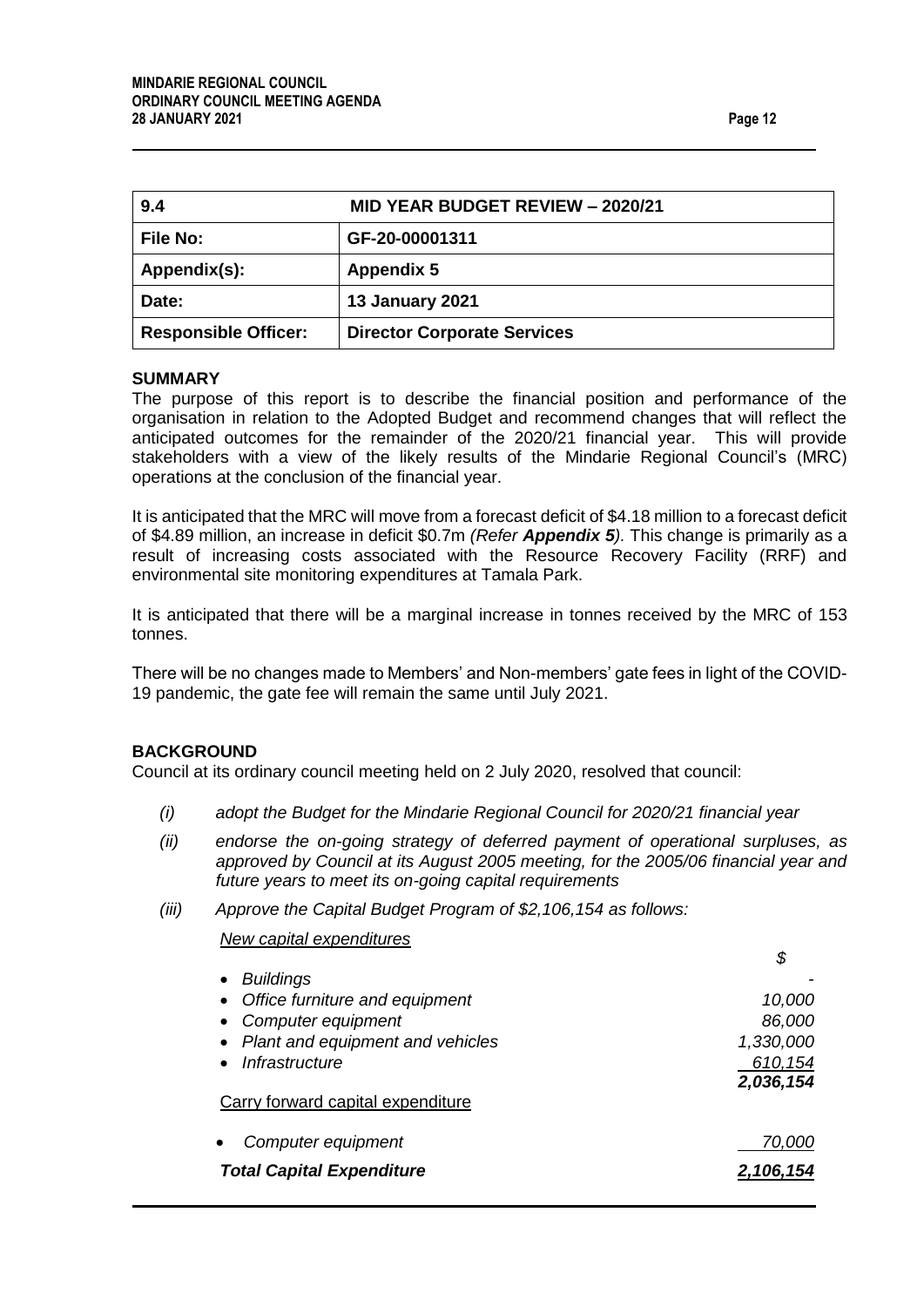- *(v) approve that \$349,482 will be transferred from the Operating Deficit to the Site Rehabilitation Reserve.*
- *(vi) approve that \$2,106,154 be transferred from the Reserve for Capital Expenditure to Operating Deficit to fund capital expenditures.*
- *(vii) Approve that \$250,000 will be transferred from Operating Deficit to the RRF Maintenance Reserve*
- *(viii) Approve that any funds required for carbon abatement projects be transferred from the Carbon Abatement Reserve to the Operating Deficit.*
- *(ix) Approve that any funds required for RRF Maintenance obligations be transferred from the RRF Maintenance Reserve to the Operating Deficit.*
- *(x) Approve that all interest earned on cash funds associated with cash-backed reserves will not be credited to the respective reserves.*
- *(xi) Approve that the budgeted Operating Deficit will be funded from the Participants' Surplus Reserve and Retained Surpluses as required.*

Council operations have been conducted in line with the Adopted Budget for 2020/21.

Monthly Financial Statements on the actual expenditure and variations from the Adopted Budget have been submitted to each Council meeting. In addition, monthly management accounts have been provided to Councillors and Member Council Officers on a regular basis.

In line with sound financial management practice, and in order to comply with Local Government Regulations, a detailed review of the MRC's operations, financial position and financial performance has been carried out as at 31 October 2020.

This reports highlights:

- those items that reflect significant trend variations to budgeted allocations, and
- the anticipated revised financial projections to 30 June 2021.

The Income Statement reflecting the Adopted Budget, Actual Expenditure to 31 October 2020 and projected expenditure to 30 June 2021, as well as the projected capital expenditure is enclosed as **Appendix 5** of this report.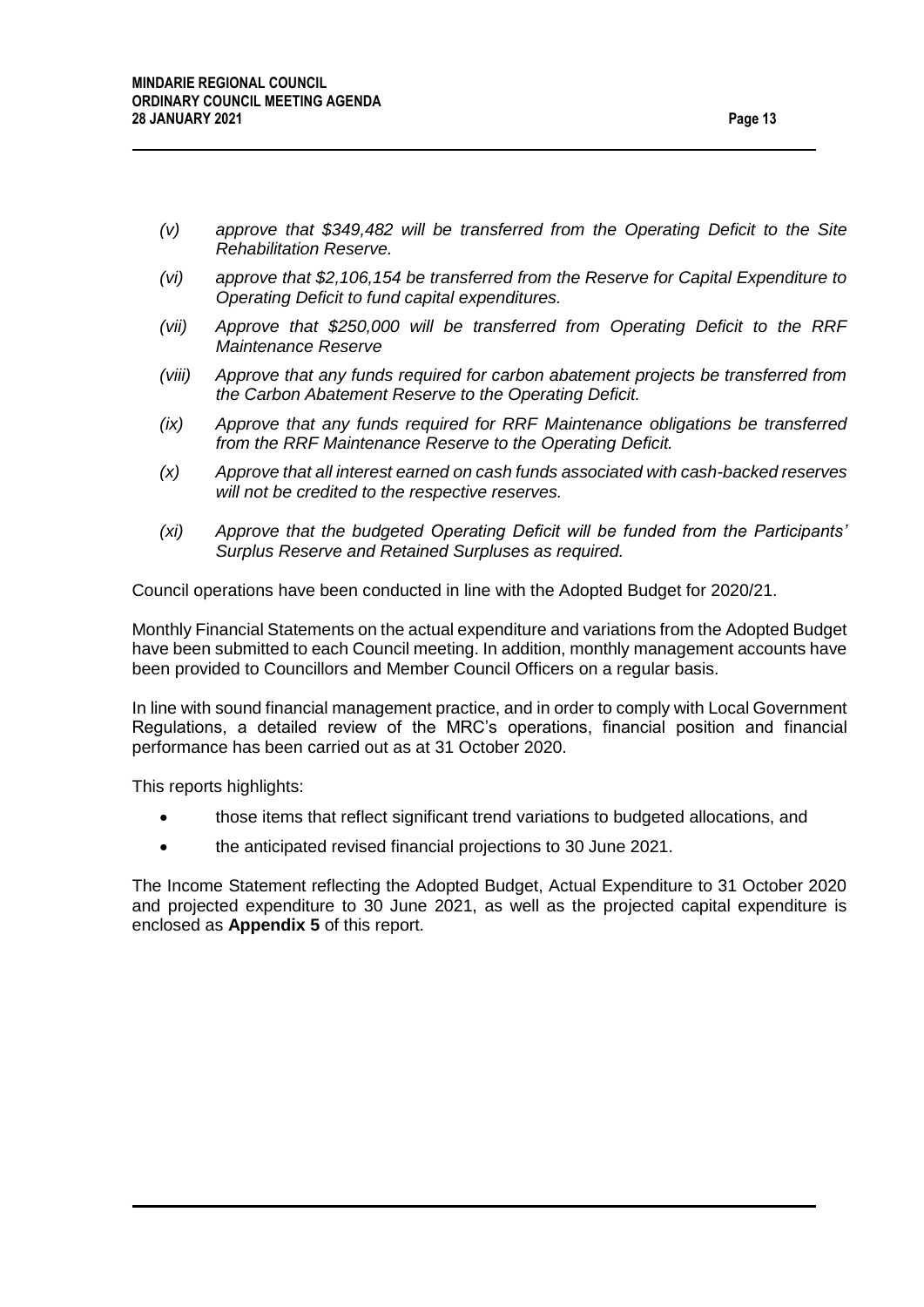#### **DETAIL**

#### Marginal Tonnage variation

The reforecast tonnes have marginally changed from the originally budgeted tonnage estimate:

|                    | <b>Budget</b> | Reforecast | Variance |
|--------------------|---------------|------------|----------|
| Cambridge          | 5,455         | 5,845      | 390      |
| Joondalup          | 31,670        | 33,475     | 1,805    |
| Perth              | 13,000        | 12,505     | (495)    |
| Stirling           | 48,000        | 47,803     | (197)    |
| Victoria Park      | 12,900        | 12,300     | (600)    |
| Vincent            | 13,400        | 12,400     | (1,000)  |
| Wanneroo           | 64,850        | 64,850     |          |
|                    | 189,275       | 189,178    | (97)     |
| <b>RRF Residue</b> | 56,700        | 56,700     |          |
| Non-members        | 14,300        | 14,550     | 250      |
|                    | 71,000        | 71,250     | 250      |
| Total              | 260,275       | 260,428    | 153      |

#### **Revenue**

Overall revenue is expected to decrease by \$414,393 (0.74%) from \$55.8 million to \$55.4 million. This is mostly as a result of the lost revenue from resource recovery activities as Workpower took over this part of operations in September 2020 and is abated by \$275,000 income received that was not anticipated at Adopted Budget.

#### Operating Expenditure

Operating expenditures have increased overall by \$315,562 (0.53%) primarily as a result of the increase in RRF contractor fees and RRF Insurance costs, and Tamala Park environmental site monitoring costs.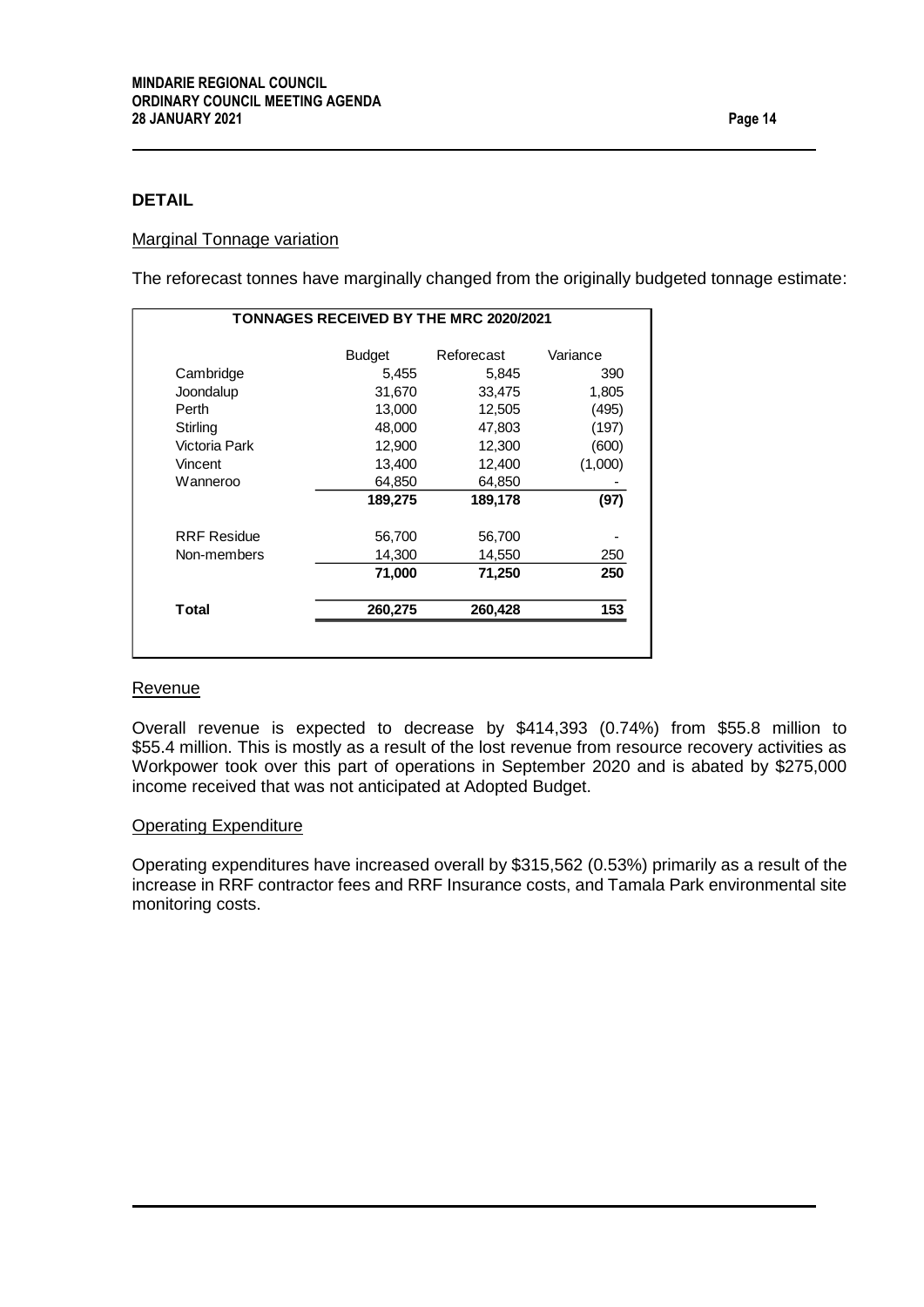| <b>Materials and</b><br><b>Contract</b> | <b>Adopted</b><br><b>Budget</b> | <b>Mid Year</b><br><b>Budget</b> | <b>Variance</b>           | <b>Explanation</b>                                                                                                                                                                |
|-----------------------------------------|---------------------------------|----------------------------------|---------------------------|-----------------------------------------------------------------------------------------------------------------------------------------------------------------------------------|
| Restructure<br>savings                  | \$3,829,688                     | \$2,550,066                      | (\$1,279,622)             | Savings<br>resulting<br>from<br>the<br>MRC's restructured operating<br>model from September 2020 to<br>June 2021.                                                                 |
| <b>RRF</b><br>Operational<br>expenses   | \$30,695,864                    | \$31,711,870                     | \$1,016,006               | Insurance<br>Increase<br>in<br>of<br>\$560,000 - Approved at 17<br>December 2020 OCM.<br>\$ 240,165 - Fixed Operating<br>cost true up from 19/20.<br>Contractors fees - \$216,000 |
| Monitoring<br>Costs                     | \$430,000                       | \$704,090                        | $\mathfrak{S}$<br>274,090 | \$204k additional ground<br>monitoring costs - Approved<br>at 22 October 2020 OCM.<br>\$70k odour management trial                                                                |
| <b>Right of Use</b><br>Asset/Leases     | \$815,486                       | \$968,162                        | \$152,676                 | Impact of AASB 16 - Leases<br>(interest and depreciation<br>charges).<br><b>Rent Review</b>                                                                                       |
| General-<br>high level                  | \$46,000                        | \$91,801                         | \$45,801                  | Audit Fees - \$10,000<br>Building Maintenance - Admin<br>\$17,301<br>Computer licences/security -<br>\$18,500                                                                     |

The high level change in operating costs are explained by the following:

#### **Capital Expenditure**

Forecast capital expenditure for the year has not changed from Adopted Budget.

#### **CONSULTATION**

Consultation occurred with Member Councils in relation to their forecast tonnes for the remainder of the 2020/21 financial year.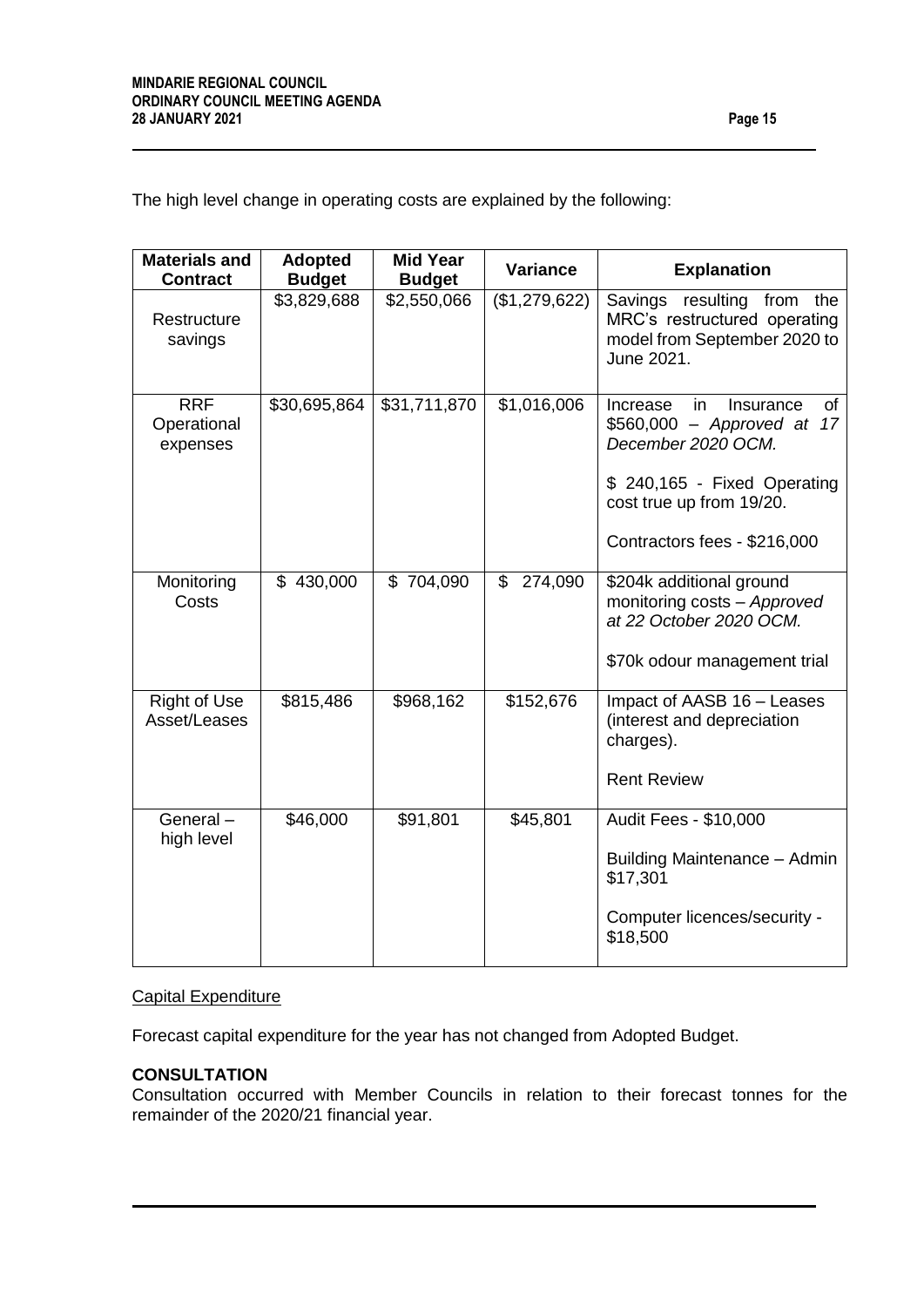#### **STATUTORY ENVIRONMENT**

The half yearly budget review was carried out in accordance with the provision of the Local Government Act and Regulations.

#### **STRATEGIC/COMMUNITY AND CORPORATE/BUSINESS PLAN IMPLICATIONS**

The revised half yearly budget review presented for approval is consistent with the objectives and actions outlined in the MRC's Community Strategic Plan, Financial Plan and Asset Management Plan.

#### **FINANCIAL IMPLICATIONS**

As outlined above, there will be no changes made to the members' or non-members' gate fees and there will be an increase in the original budgeted deficit (\$4.18 million) of \$712,976, leaving an estimated deficit of \$4.89 million.

#### **COMMENT**

The budget revision reflects the efforts being made on the part of the MRC's member councils to improve the efficiency and diversion results of their individual waste collection system.

As member councils and the MRC itself increase their efforts to improve diversion of waste from landfill, the residual cost per tonne to operate the Tamala Park landfill site and the RRF contract with continue to increase.

The Site Rehabilitation reserve will have an estimated balance of \$15.1 million at the end of Financial Year 2020/2021. The estimated rehabilitation liability balance will be funded in future years. During the year the rehabilitation estimates were reviewed by an external consultant, this resulted in an increase of \$5 million being required for end of life rehabilitation for the landfill cells. These estimated are reviewed by external consultants periodically.

#### **VOTING REQUIREMENT**

Absolute Majority

#### **RESPONSIBLE OFFICER RECOMMENDATION**

**That Council:**

- **1. Approve by Absolute Majority the forecast deficit position estimated to be \$4,895,054 at 30 June 2021, which includes the following:**
- **A net estimated decrease in total revenue of \$414,393;**
- **A net estimated increase in expenditures of \$315,562;**
- **A net estimated increase in the profit on sale of assets of \$16,979.**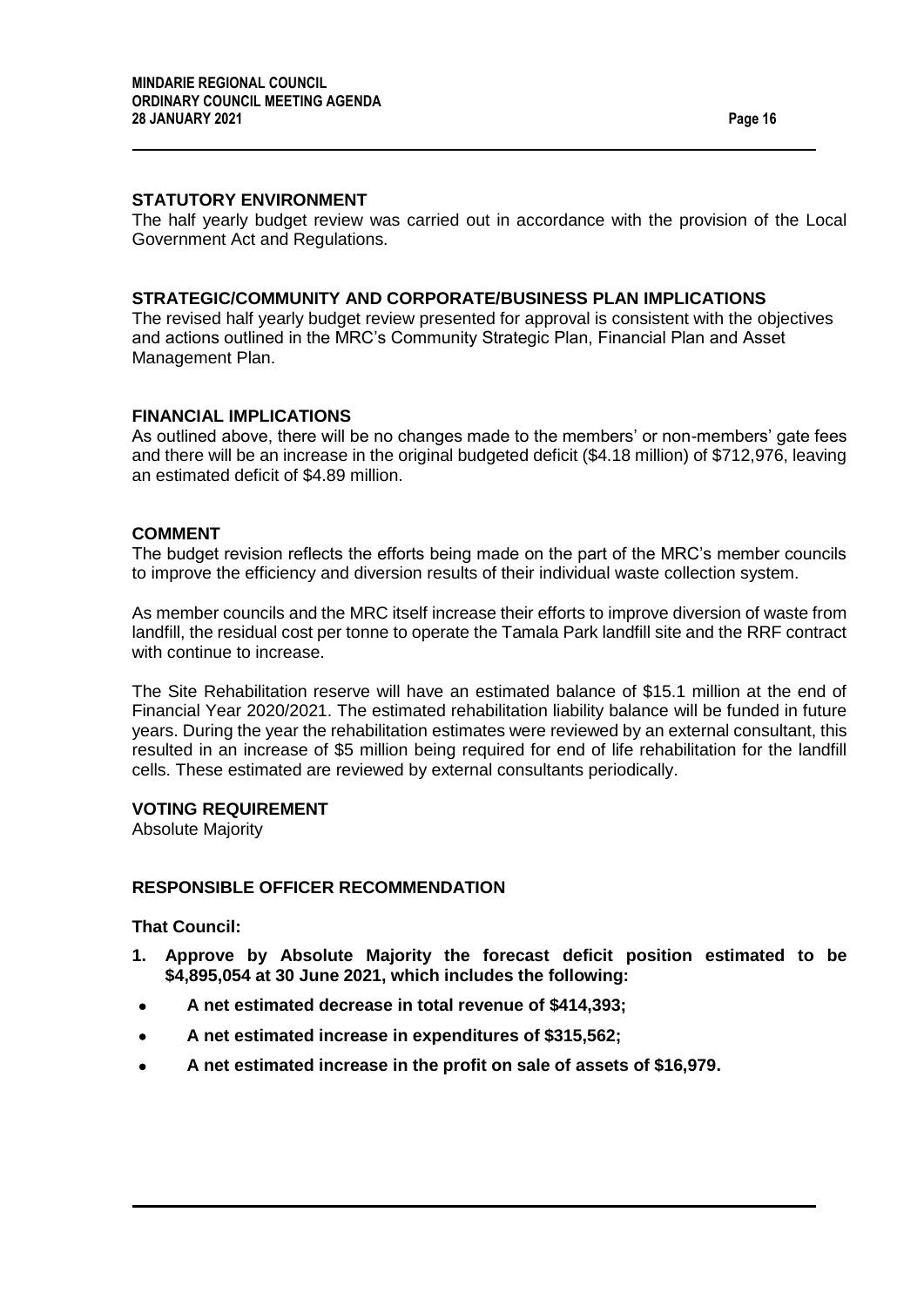#### <span id="page-16-0"></span>**10 MEMBERS INFORMATION BULLETIN – ISSUE NO. 58**

#### **RESPONSIBLE OFFICER RECOMMENDATION**

**That the Members Information Bulletin Issue No. 58 be received.**

#### <span id="page-16-1"></span>**11 MOTIONS OF WHICH PREVIOUS NOTICE HAS BEEN GIVEN**

#### <span id="page-16-2"></span>**12 URGENT BUSINESS**

## <span id="page-16-3"></span>**13 QUESTIONS BY MEMBERS OF WHICH DUE NOTICE HAS BEEN GIVEN**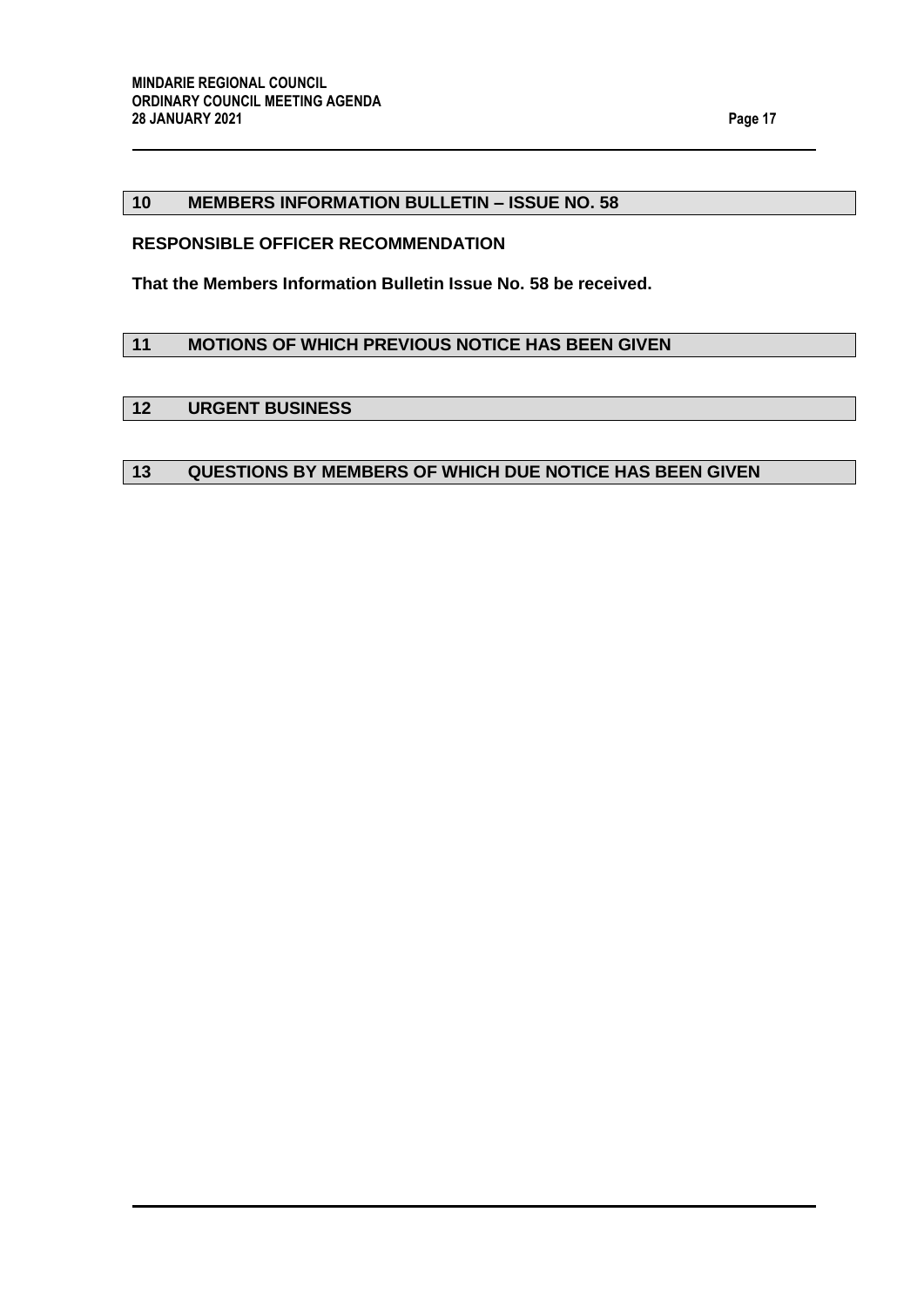## <span id="page-17-0"></span>**14 MATTERS FOR WHICH THE MEETING MAY BE CLOSED TO THE PUBLIC**

<span id="page-17-1"></span>

| This report is Confidential and dealt with in a confidential session, under Section<br>5.23 (2) (c) of the Local Government Act 1995 as the report deals with a matter<br>where a contract is entered into. |                                                                                                                                                           |  |  |
|-------------------------------------------------------------------------------------------------------------------------------------------------------------------------------------------------------------|-----------------------------------------------------------------------------------------------------------------------------------------------------------|--|--|
| 14.1<br><b>MRC Future Waste Options Review</b>                                                                                                                                                              |                                                                                                                                                           |  |  |
| <b>File No:</b>                                                                                                                                                                                             | GF-20-0001335                                                                                                                                             |  |  |
| Attachment(s):                                                                                                                                                                                              | <b>BRIEFING PACK - PART A - JUNE 2020</b><br>$\mathbf 1$<br>2. BRIEFING PACK - PART B - NOVEMBER 2020<br><b>PROGRESS CALCULATIONS - 15 DEC 2020</b><br>3. |  |  |
| Date:                                                                                                                                                                                                       | 7 January 2020                                                                                                                                            |  |  |
| <b>Responsible Officer:</b>                                                                                                                                                                                 | <b>Chief Executive Officer</b>                                                                                                                            |  |  |

THIS REPORT IS CONFIDENTIAL AND NOT FOR PUBLIC VIEWING

TO BE SENT UNDER SEPARATE COVER TO MEMBER COUNCIL COUNCILLORS, MEMBER COUNCIL CHIEF EXECUTIVE OFFICERS AND MEMBERS OF THE MINDARIE REGIONAL COUNCIL STRATEGIC WORKING GROUP